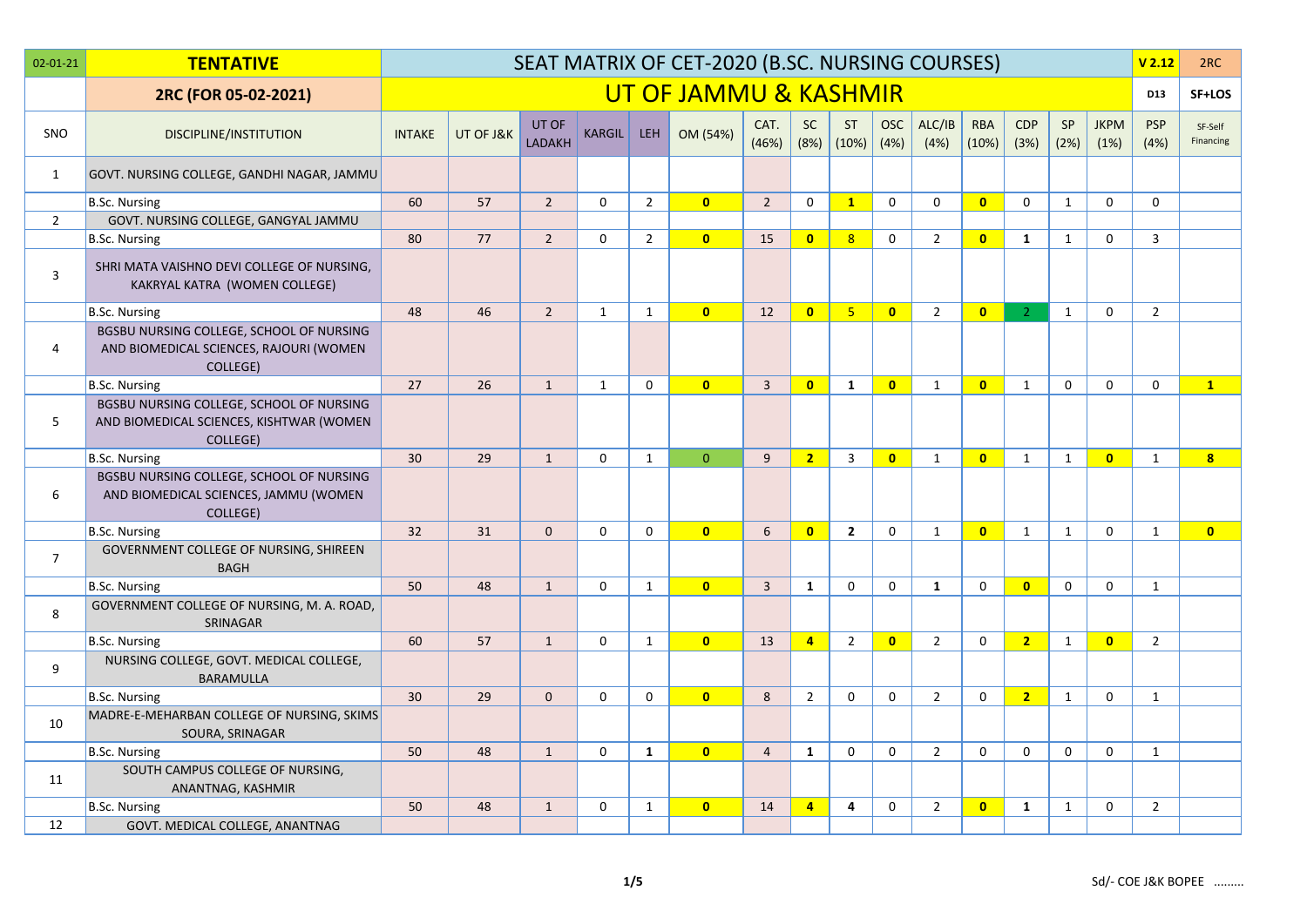|                | B.Sc. Nursing                                                                   | 30   | 29   | $\mathbf{1}$ | $\Omega$       | $\mathbf{1}$        | $\mathbf{0}$   | 6            | $\mathbf{1}$   | $\mathbf{1}$   | $\mathbf{0}$            | $\mathbf{1}$ | $\Omega$       | $\mathbf{0}$ | $\mathbf{1}$ | $\Omega$                | $\overline{2}$ |              |
|----------------|---------------------------------------------------------------------------------|------|------|--------------|----------------|---------------------|----------------|--------------|----------------|----------------|-------------------------|--------------|----------------|--------------|--------------|-------------------------|----------------|--------------|
| 13             | SYED MANTAUQUI COLLEGE OF NURSING,                                              |      |      |              |                |                     |                |              |                |                |                         |              |                |              |              |                         |                |              |
|                | AWANTIPORA, PULWAMA, KASHMIR                                                    |      |      |              |                |                     |                |              |                |                |                         |              |                |              |              |                         |                |              |
|                | <b>B.Sc. Nursing</b>                                                            | 30   | 29   | $\mathbf{1}$ | $\mathbf 0$    | $\mathbf{1}$        | $\overline{0}$ | 9            | $\overline{2}$ | $\overline{3}$ | $\mathbf 0$             | $\mathbf{1}$ | $\overline{0}$ | $\mathbf{1}$ | $\mathbf{1}$ | $\mathbf 0$             | $\mathbf{1}$   | $\bullet$    |
| 14             | ALAMDAAR COLLEGE OF NURSING AND MEDICAL<br>TECHNOLOGY, CHARI-E-SHARIEF          |      |      |              |                |                     |                |              |                |                |                         |              |                |              |              |                         |                |              |
|                | B.Sc. Nursing                                                                   | 30   | 29   | $\mathbf{1}$ | 1              | $\mathbf 0$         | $\bullet$      | 8            | $\overline{2}$ | 3              | $\overline{\mathbf{0}}$ | $\mathbf{1}$ | $\mathbf{0}$   | $\mathbf{1}$ | 0            | $\overline{\mathbf{0}}$ | $\mathbf{1}$   | $\bullet$    |
|                | <b>J&amp;K TOTAL (GOVT.)</b>                                                    | 607  | 583  | 15           | $\overline{3}$ | 12                  | $\mathbf{0}$   | 112          | 19             | 33             | $\mathbf{0}$            | 19           | $\Omega$       | 13           | 10           | $\mathbf{0}$            | 18             | 9            |
| 1              | RAJIV GANDHI COLLEGE OF NURSING, CHAK<br>BHALWAL, JAMMU                         |      |      |              |                |                     |                |              |                |                |                         |              |                |              |              |                         |                |              |
|                | <b>B.Sc. Nursing</b>                                                            | 80   | 80   | $\mathbf{0}$ | $\mathbf 0$    | $\mathbf 0$         | $\overline{0}$ | $\mathbf{0}$ | 0              | $\mathbf 0$    | $\mathbf 0$             | $\mathbf 0$  | $\mathbf 0$    | $\mathbf 0$  | 0            | $\mathbf 0$             | $\mathbf 0$    |              |
| $\overline{2}$ | BEE ENN COLLEGE OF NURSING, CHAK BHALWAL,<br><b>JAMMU</b>                       |      |      |              |                |                     |                |              |                |                |                         |              |                |              |              |                         |                |              |
|                | <b>B.Sc. Nursing</b>                                                            | 80   | 80   | $\mathbf{0}$ | $\mathbf 0$    | $\mathbf 0$         | $\mathbf{0}$   | $\mathbf{0}$ | $\mathbf 0$    | $\mathbf 0$    | $\mathbf 0$             | $\mathbf 0$  | $\mathbf{0}$   | $\mathbf 0$  | $\mathsf{O}$ | 0                       | $\mathbf 0$    |              |
| 3              | STEPHEN COLLEGE OF NURSING, MIRAN SAHIB,<br><b>JAMMU</b>                        |      |      |              |                |                     |                |              |                |                |                         |              |                |              |              |                         |                |              |
|                | <b>B.Sc. Nursing</b>                                                            | 80   | 80   | $\mathbf{0}$ | $\mathbf 0$    | $\mathsf{O}\xspace$ | $\overline{0}$ | $\mathbf{0}$ | $\mathbf 0$    | $\mathbf 0$    | $\mathbf 0$             | $\mathbf 0$  | $\mathbf 0$    | $\mathbf 0$  | $\mathsf 0$  | $\mathbf 0$             | 0              |              |
| $\overline{4}$ | BIBI HALIMA COLLEGE OF NURSING & MEDICAL<br>TECHNOLOGY, SRINAGAR                |      |      |              |                |                     |                |              |                |                |                         |              |                |              |              |                         |                |              |
|                | <b>B.Sc. Nursing</b>                                                            | 55   | 55   | $\mathbf{0}$ | $\mathbf 0$    | $\mathbf 0$         | $\bullet$      | $\Omega$     | $\mathbf 0$    | $\mathbf 0$    | $\mathbf 0$             | $\mathbf 0$  | $\mathbf 0$    | $\mathbf 0$  | $\mathbf 0$  | $\mathbf 0$             | $\mathbf 0$    | $\mathbf 0$  |
| 5              | ARSH INSTITUTE OF HEALTH SCIENCES &<br>TECHNOLOGY, KHANMOH, SRINAGAR            |      |      |              |                |                     |                |              |                |                |                         |              |                |              |              |                         |                |              |
|                | <b>B.Sc. Nursing</b>                                                            | 30   | 30   | $\mathbf{0}$ | $\Omega$       | $\mathbf 0$         | $\overline{0}$ | $\mathbf{0}$ | $\mathbf 0$    | $\Omega$       | $\mathbf 0$             | $\mathbf{0}$ | $\mathbf{0}$   | $\mathbf{0}$ | $\mathbf 0$  | $\Omega$                | $\Omega$       | $\mathbf 0$  |
| 6              | S.E.M. COLLEGE OF NURSING & PARA-MEDICAL<br>SCIENCES, HUMHAMA, BUDGAM, SRINAGAR |      |      |              |                |                     |                |              |                |                |                         |              |                |              |              |                         |                |              |
|                | <b>B.Sc. Nursing</b>                                                            | 30   | 30   | $\mathbf{0}$ | $\mathbf 0$    | $\mathbf 0$         | $\mathbf{0}$   | $\Omega$     | $\mathbf 0$    | $\mathbf{0}$   | $\mathbf 0$             | $\mathbf 0$  | $\Omega$       | $\mathbf 0$  | $\mathbf 0$  | $\mathbf 0$             | $\mathbf 0$    | $\mathbf 0$  |
| $\overline{7}$ | IBN-SINA COLLEGE OF NURSING & HEALTH<br>SCIENCES, OMPORA, BUDGAM, SRINAGAR      |      |      |              |                |                     |                |              |                |                |                         |              |                |              |              |                         |                |              |
|                | B.Sc. Nursing                                                                   | 75   | 75   | $\mathbf{0}$ | $\Omega$       | $\mathbf 0$         | $\mathbf{0}$   | $\Omega$     | $\mathbf 0$    | $\mathbf{0}$   | $\mathbf{0}$            | $\Omega$     | $\Omega$       | $\mathbf{0}$ | $\mathbf 0$  | $\Omega$                | $\Omega$       | $\mathbf 0$  |
| 8              | RAMZAN INSTITUTE OF PARA-MEDICAL SCIENCES,<br>GULSHAN NAGAR, BY PASS, SRINAGAR  |      |      |              |                |                     |                |              |                |                |                         |              |                |              |              |                         |                |              |
|                | <b>B.Sc. Nursing</b>                                                            | 30   | 30   | $\mathbf 0$  | $\Omega$       | $\mathbf 0$         | $\overline{0}$ | $\Omega$     | $\mathbf 0$    | $\Omega$       | $\mathbf 0$             | $\mathbf{0}$ | $\Omega$       | $\mathbf{0}$ | $\mathsf{O}$ | $\Omega$                | $\Omega$       | $\Omega$     |
| 9              | DATA RANPAT DEV COLLEGE, KATHUA                                                 |      |      |              |                |                     |                |              |                |                |                         |              |                |              |              |                         |                |              |
|                | <b>B.Sc. Nursing</b>                                                            | 70   | 70   | $\mathbf{0}$ | $\mathbf 0$    | $\mathbf 0$         | 51             | $\mathbf{0}$ | $\mathbf 0$    | $\mathbf 0$    | $\mathbf 0$             | $\mathbf 0$  | $\mathbf 0$    | $\mathbf 0$  | $\mathsf{O}$ | 0                       | $\mathbf 0$    |              |
| 10             | HANEFA NURSING COLLGE, SOPORE                                                   |      |      |              |                |                     |                |              |                |                |                         |              |                |              |              |                         |                |              |
|                | <b>B.Sc. Nursing</b>                                                            | 40   | 40   | $\mathbf{0}$ | $\mathbf 0$    | $\mathbf 0$         | $\mathbf{0}$   | $\mathbf{0}$ | $\mathbf 0$    | $\mathbf 0$    | $\mathbf 0$             | $\mathbf 0$  | $\mathbf 0$    | $\mathbf 0$  | $\mathbf 0$  | $\mathbf 0$             | $\mathbf 0$    |              |
|                | <b>J&amp;K TOTAL (PVT.)</b>                                                     | 570  | 570  | $\mathbf{0}$ | $\mathbf{0}$   | $\mathbf{0}$        | 51             | $\mathbf{0}$ | $\mathbf{0}$   | $\mathbf 0$    | $\mathbf{0}$            | $\mathbf{0}$ | $\mathbf{0}$   | $\mathbf{0}$ | $\mathbf{0}$ | $\mathbf{0}$            | $\mathbf{0}$   | $\mathbf{0}$ |
|                | <b>J&amp;K TOTAL (GOVT./PVT.)</b>                                               | 1177 | 1153 | 15           | $\overline{3}$ | 12                  | 51             | 112          | 19             | 33             | $\Omega$                | 19           | $\Omega$       | 13           | 10           | $\Omega$                | 18             | 9            |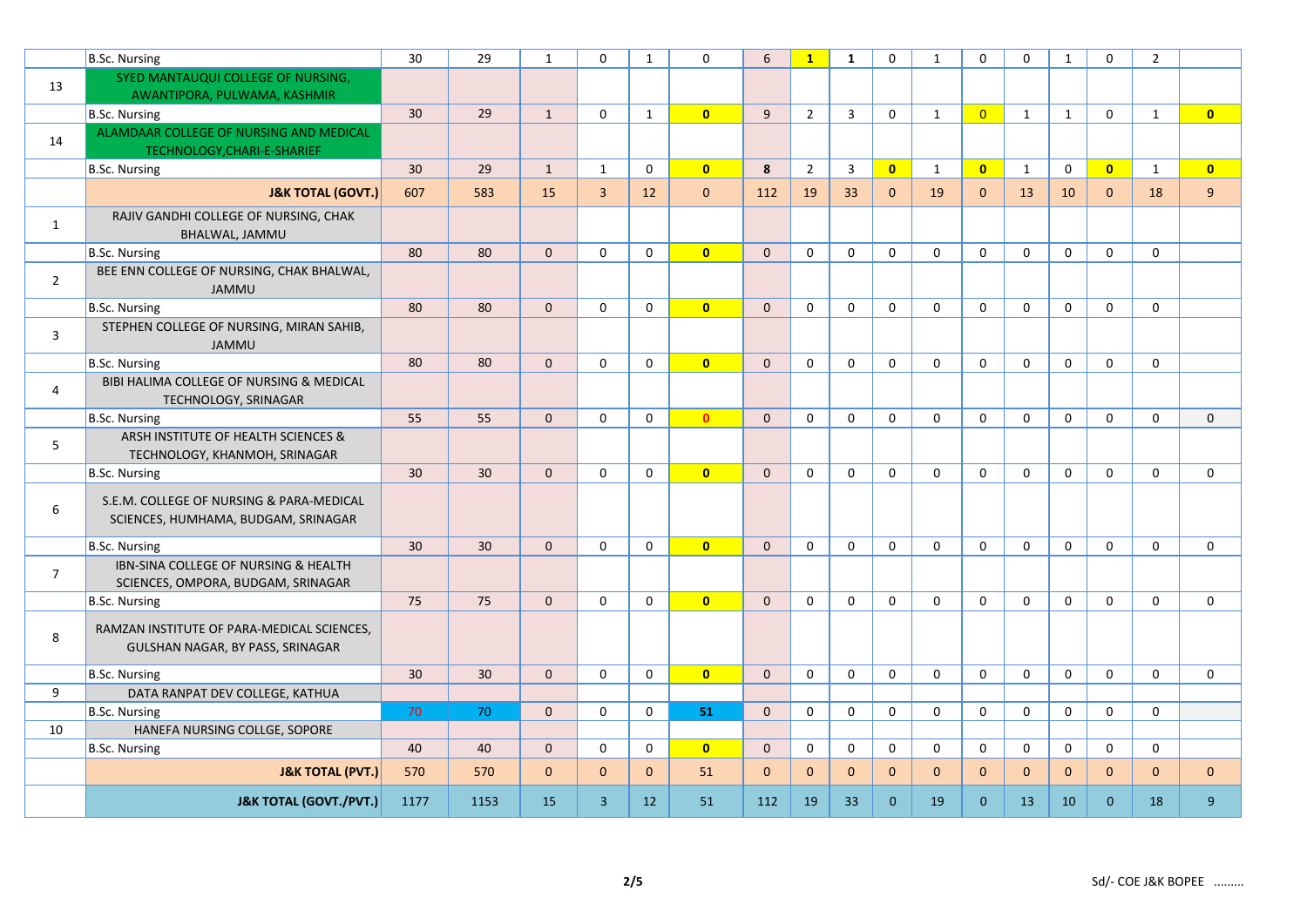| $02 - 01 - 21$ | <b>TENTATIVE</b>                          |               |             |                        |                |                         | SEAT MATRIX OF CET-2020 (B.SC. PARA-MEDICAL COURSES) |                |                   |                    |                    |                |                     |                    |                |                     | V <sub>2.12</sub>  | 2RC          |
|----------------|-------------------------------------------|---------------|-------------|------------------------|----------------|-------------------------|------------------------------------------------------|----------------|-------------------|--------------------|--------------------|----------------|---------------------|--------------------|----------------|---------------------|--------------------|--------------|
|                | 2RC (FOR 05-02-2021)                      |               |             |                        |                |                         | UT OF JAMMU & KASHMIR                                |                |                   |                    |                    |                |                     |                    |                |                     | D13                | SF+LOS       |
| SNO            | DISCIPLINE/INSTITUTION                    | <b>INTAKE</b> | UT OF J&K   | UT OF<br><b>LADAKH</b> | <b>KARGIL</b>  | LEH <sub>1</sub>        | OM (54%)                                             | CAT.<br>(46%)  | <b>SC</b><br>(8%) | <b>ST</b><br>(10%) | <b>OSC</b><br>(4%) | ALC/IB<br>(4%) | <b>RBA</b><br>(10%) | <b>CDP</b><br>(3%) | SP<br>(2%)     | <b>JKPM</b><br>(1%) | <b>PSP</b><br>(4%) | Mgt.         |
| $\mathbf{1}$   | GOVT. MEDICAL COLLEGE, JAMMU              |               |             |                        |                |                         |                                                      |                |                   |                    |                    |                |                     |                    |                |                     |                    |              |
|                | B.Sc. Medical Lab Technology              | 20            | 19          | $\mathbf{1}$           | $\mathbf{1}$   | 0                       | $\overline{\mathbf{0}}$                              | $\overline{3}$ | $\mathbf 0$       | $\mathbf{1}$       | $\mathbf 0$        | $\mathbf 0$    | $\mathbf{0}$        | $\mathbf{1}$       | 0              | $\mathbf 0$         | $\mathbf{1}$       |              |
|                | <b>B.Sc. Operation Theatre Technology</b> | 20            | 19          | $\mathbf{1}$           | $\Omega$       | $\mathbf{1}$            | $\mathbf{0}$                                         | 6              | $\Omega$          | $\overline{2}$     | $\mathbf{0}$       | $\mathbf{1}$   | $\mathbf{0}$        | $\mathbf{1}$       | $\mathbf 0$    | $\Omega$            | $\overline{2}$     |              |
|                | <b>B.Sc. Renal Dialysis Technology</b>    | 20            | 19          | $\mathbf{1}$           | $\Omega$       | $\mathbf{1}$            | $\overline{0}$                                       | 6              | $\mathbf{1}$      | $\overline{2}$     | $\Omega$           | $\mathbf{1}$   | $\overline{0}$      | $\mathbf{1}$       | $\mathbf 0$    | $\Omega$            | $\mathbf{1}$       |              |
|                | <b>B.Sc. Radiography Technology</b>       | 10            | 10          | $\Omega$               | $\Omega$       | 0                       | $\overline{0}$                                       | $\overline{2}$ | $\mathbf{1}$      | $\mathbf 0$        | $\Omega$           | $\mathbf 0$    | $\bullet$           | $\mathbf{0}$       | $\mathbf{1}$   | $\mathbf 0$         | 0                  |              |
|                | B.Sc. Anaesthesia Technology              | 10            | 10          | $\mathbf{0}$           | 0              | $\mathbf 0$             | $\overline{0}$                                       | $\overline{3}$ | 1                 | $\mathbf{1}$       | $\Omega$           | $\mathbf{1}$   | $\mathbf 0$         | $\Omega$           | $\mathbf 0$    | $\mathbf 0$         | $\Omega$           |              |
|                | <b>B.Sc. Cardiac Care Technology</b>      | 10            | 9           | $\mathbf{1}$           | $\mathbf{1}$   | 0                       | $\overline{0}$                                       | $\overline{3}$ | $\mathbf{1}$      | $\mathbf{1}$       | $\Omega$           | $\mathbf 0$    | $\mathbf 0$         | $\Omega$           | $\mathbf{1}$   | $\mathbf 0$         | 0                  |              |
|                | <b>B.Sc. Respiratory Care Technology</b>  | 10            | 10          | $\mathbf 0$            | 0              | $\Omega$                | $\mathbf{0}$                                         | $\overline{3}$ | $\mathbf{1}$      | $\mathbf{1}$       | $\Omega$           | $\mathbf{1}$   | $\mathbf{0}$        | 0                  | $\mathbf 0$    | $\mathbf 0$         | 0                  |              |
|                | B.Sc. Neuro-Sciences Technology           | 10            | 9           | $\mathbf{1}$           | $\Omega$       | $\mathbf{1}$            | $\overline{0}$                                       | $\overline{2}$ | $\mathbf 0$       | $\mathbf{1}$       | $\Omega$           | $\Omega$       | $\overline{0}$      | $\Omega$           | $\mathbf 0$    | $\Omega$            | $\mathbf{1}$       |              |
|                | <b>TOTAL</b>                              | 110           | 105         | 5                      | $\overline{2}$ | $\overline{3}$          | $\mathbf{0}$                                         | 28             | 5                 | 9                  | $\Omega$           | $\overline{4}$ | $\mathbf{0}$        | $\overline{3}$     | $\overline{2}$ | $\mathbf{0}$        | 5                  | $\mathbf 0$  |
| 2              | GOVT. MEDICAL COLLEGE, KATHUA             |               |             |                        |                |                         |                                                      |                |                   |                    |                    |                |                     |                    |                |                     |                    |              |
|                | <b>B.Sc. Medical Lab Technology</b>       | 20            | 19          | $\mathbf{1}$           | $\mathbf{1}$   | $\mathbf 0$             | $\overline{0}$                                       | $\overline{7}$ | $\overline{2}$    | $\overline{2}$     | $\mathbf 0$        | $\mathbf{1}$   | $\bullet$           | $\mathbf{1}$       | 0              | $\mathbf 0$         | $\mathbf{1}$       |              |
|                | <b>B.Sc. Operation Theatre Technology</b> | 20            | 20          | $\mathbf{0}$           | $\Omega$       | 0                       | $\overline{\mathbf{0}}$                              | 5              | $\overline{2}$    | $\overline{2}$     | $\Omega$           | $\mathbf 0$    | $\mathbf{0}$        | $\mathbf 0$        | $\mathbf{1}$   | $\mathbf 0$         | 0                  |              |
|                | B.Sc. Renal Dialysis Technology           | 20            | 19          | $\mathbf{1}$           | $\Omega$       | $\mathbf{1}$            | $\overline{0}$                                       | 6              | $\mathbf 0$       | $\overline{2}$     | $\mathbf{1}$       | $\mathbf{1}$   | $\mathbf{0}$        | $\mathbf{1}$       | $\mathbf 0$    | $\mathbf 0$         | $\mathbf{1}$       |              |
|                | <b>TOTAL</b>                              | 60            | 58          | $\overline{2}$         | $\mathbf{1}$   | $\mathbf{1}$            | $\mathbf{0}$                                         | 18             | $\overline{4}$    | 6                  | $\mathbf{1}$       | $2^{\circ}$    | $\mathbf{0}$        | $\overline{2}$     | $\mathbf{1}$   | $\mathbf{0}$        | $\overline{2}$     | $\mathbf{0}$ |
| 3              | <b>GOVT. MEDICAL COLLEGE, RAJOURI</b>     |               |             |                        |                |                         |                                                      |                |                   |                    |                    |                |                     |                    |                |                     |                    |              |
|                | B.Sc. Medical Lab Technology              | 20            | 19          | $\mathbf{1}$           | $\mathbf{1}$   | $\mathbf 0$             | $\overline{0}$                                       | $\overline{7}$ | $\overline{2}$    | $\overline{2}$     | $\mathbf 0$        | $\mathbf{1}$   | $\bullet$           | $\mathbf{1}$       | 0              | $\mathbf 0$         | $\mathbf{1}$       |              |
|                | <b>B.Sc. Operation Theatre Technology</b> | 20            | 20          | $\mathbf{0}$           | 0              | 0                       | $\mathbf{0}$                                         | 5              | $\overline{2}$    | $\overline{2}$     | $\mathbf 0$        | $\mathbf 0$    | $\bullet$           | $\mathbf 0$        | $\mathbf{1}$   | $\mathbf{0}$        | 0                  |              |
|                | B.Sc. Renal Dialysis Technology           | 20            | 19          | $\mathbf{1}$           | $\Omega$       | $\mathbf{1}$            | $\overline{0}$                                       | 6              | $\mathbf{1}$      | $\overline{2}$     | $\mathbf 0$        | $\mathbf{1}$   | $\mathbf{0}$        | $\mathbf{1}$       | $\mathbf 0$    | $\mathbf 0$         | $\mathbf{1}$       |              |
|                | <b>TOTAL</b>                              | 60            | 58          | $\overline{2}$         | $\mathbf{1}$   | $\mathbf{1}$            | $\mathbf{0}$                                         | 18             | 5                 | 6                  | 0                  | $\overline{2}$ | $\mathbf{0}$        | $\overline{2}$     | $\mathbf{1}$   | $\mathbf{0}$        | $\overline{2}$     | $\mathbf{0}$ |
| 4              | GOVT. MEDICAL COLLEGE, DODA               |               |             |                        |                |                         |                                                      |                |                   |                    |                    |                |                     |                    |                |                     |                    |              |
|                | <b>B.Sc. Medical Lab Technology</b>       | 20            | 19          | $\mathbf{1}$           | $\mathbf{1}$   | $\mathbf 0$             | $\overline{0}$                                       | 6              | $\mathbf{1}$      | $\overline{2}$     | $\mathbf 0$        | $\mathbf{1}$   | $\mathbf 0$         | 1                  | 0              | $\mathbf 0$         | $\mathbf{1}$       |              |
|                | <b>B.Sc. Operation Theatre Technology</b> | 20            | 20          | $\Omega$               | $\Omega$       | 0                       | $\overline{0}$                                       | 5              | $\overline{2}$    | $\overline{2}$     | $\overline{0}$     | $\mathbf 0$    | $\bullet$           | $\mathbf 0$        | $\mathbf{1}$   | $\mathbf 0$         | 0                  |              |
|                | B.Sc. Renal Dialysis Technology           | 20            | 19          | $\mathbf{1}$           | $\Omega$       | $\mathbf{1}$            | $\overline{0}$                                       | 6              | $\mathbf{1}$      | $\overline{2}$     | $\Omega$           | $\mathbf{1}$   | $\mathbf{0}$        | $\mathbf{1}$       | $\mathbf 0$    | $\mathbf 0$         | $\mathbf{1}$       |              |
|                | <b>TOTAL</b>                              | 60            | 58          | $\overline{2}$         | $\mathbf{1}$   | $\mathbf{1}$            | $\mathbf{0}$                                         | 17             | $\overline{4}$    | 6                  | $\mathbf{0}$       | $2^{\circ}$    | $\mathbf 0$         | $\overline{2}$     | $\mathbf{1}$   | $\mathbf{0}$        | $\overline{2}$     | $\mathbf 0$  |
| 5              | GOVT. MEDICAL COLLEGE, SRINAGAR           |               |             |                        |                |                         |                                                      |                |                   |                    |                    |                |                     |                    |                |                     |                    |              |
|                | <b>B.Sc. Medical Lab Technology</b>       | 20            | 19          | $\mathbf{1}$           | 1              | $\mathbf 0$             | $\mathbf{0}$                                         | 5              | $\overline{2}$    | $\mathbf 0$        | $\mathbf 0$        | $\mathbf{1}$   | 0                   | $\mathbf{1}$       | 0              | $\mathbf 0$         | $\mathbf{1}$       |              |
|                | <b>B.Sc. Operation Theatre Technology</b> | 20            | 19          | $\mathbf{1}$           | $\mathbf{1}$   | 0                       | $\overline{0}$                                       | 3              | $\overline{2}$    | $\mathbf 0$        | $\mathbf 0$        | 0              | 0                   | $\mathbf 0$        | 0              | $\mathbf 0$         | $\mathbf{1}$       |              |
|                | B.Sc. Renal Dialysis Technology           | 20            | 19          | $\mathbf{0}$           | $\Omega$       | $\overline{\mathbf{0}}$ | $\overline{0}$                                       | 5              | $\mathbf{1}$      | $\overline{2}$     | $\mathbf 0$        | $\mathbf{1}$   | $\mathbf 0$         | $\mathbf{1}$       | 0              | $\mathbf 0$         | 0                  |              |
|                | <b>B.Sc. Radiography Technology</b>       | 10            | 9           | $\mathbf{0}$           | $\Omega$       | 0                       | $\overline{0}$                                       | $\overline{2}$ | $\mathbf{1}$      | $\mathbf 0$        | $\mathbf 0$        | $\mathbf 0$    | $\mathbf 0$         | 0                  | 0              | $\mathbf 0$         | $\mathbf{1}$       |              |
|                | B.Sc. Anaesthesia Technology              | 10            | 10          | $\mathbf 0$            | 0              | 0                       | $\overline{\mathbf{0}}$                              | 3              | $\mathbf{1}$      | $\mathbf{1}$       | $\mathbf 0$        | $\mathbf{1}$   | $\mathbf{0}$        | 0                  | 0              | $\mathbf 0$         | 0                  |              |
|                | <b>B.Sc. Cardiac Care Technology</b>      | 10            | $\mathsf g$ | $\mathbf{1}$           | $\Omega$       | $\mathbf{1}$            | $\mathbf{0}$                                         | $\overline{2}$ | $\mathbf{1}$      | $\mathbf{1}$       | $\Omega$           | $\mathbf 0$    | 0                   | 0                  | $\mathbf 0$    | $\mathbf 0$         | 0                  |              |
|                | B.Sc. Respiratory Care Technology         | 10            | 10          | $\mathbf{0}$           | 0              | $\mathbf 0$             | $\mathbf{0}$                                         | $\overline{4}$ | $\mathbf{1}$      | $\mathbf{1}$       | $\mathbf 0$        | $\mathbf{1}$   | $\mathbf 0$         | 0                  | $\mathbf 0$    | $\mathbf 0$         | $\mathbf{1}$       |              |
|                | B.Sc. Neuro-Sciences Technology           | 10            | 9           | $\mathbf{1}$           | $\mathbf{1}$   | 0                       | 0                                                    | $\overline{2}$ | $\mathbf 0$       | $\mathbf{1}$       | 0                  | $\mathbf 0$    | 0                   | $\mathbf{1}$       | 0              | 0                   | 0                  |              |
|                | <b>B.Sc. Radiotherapy</b>                 | 10            | 10          | $\Omega$               | $\Omega$       | $\Omega$                | $\Omega$                                             | $\overline{4}$ | $\mathbf{1}$      | $\mathbf{1}$       | 0                  | $\Omega$       | $\mathbf{0}$        | $\mathbf{1}$       | $\mathbf{1}$   | $\mathbf 0$         | 0                  |              |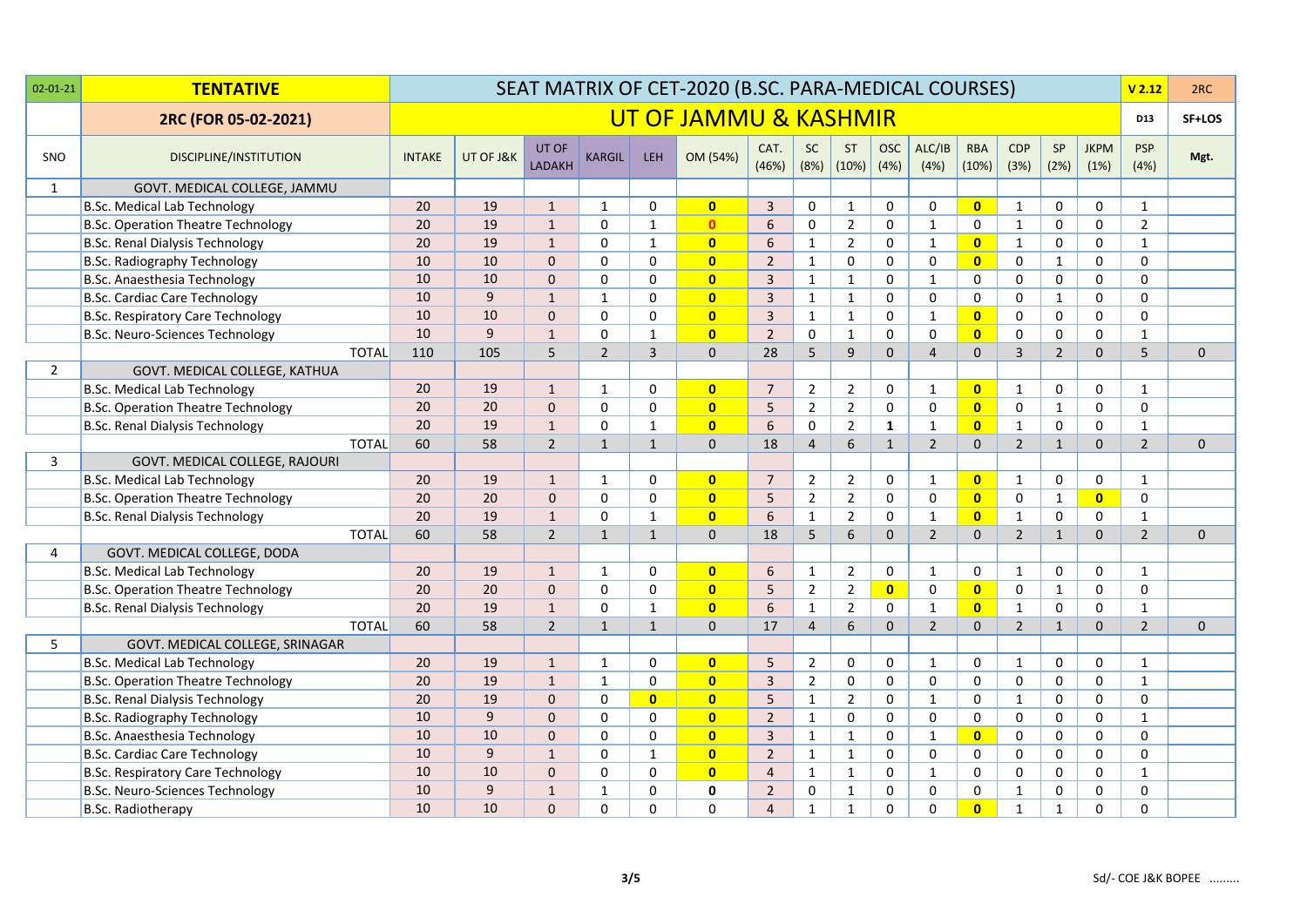|                | <b>B.Sc. Physiotherapy</b>                                                     | 20  | 19  | $\mathbf{1}$   | 0              |                | $\mathbf{0}$   | 6              | 1              | $\overline{2}$ | 0            |                | $\overline{0}$ | 0              | 1              | 0            | 1              |              |
|----------------|--------------------------------------------------------------------------------|-----|-----|----------------|----------------|----------------|----------------|----------------|----------------|----------------|--------------|----------------|----------------|----------------|----------------|--------------|----------------|--------------|
|                | <b>TOTAL</b>                                                                   | 140 | 133 | 5              | $\overline{3}$ | $\overline{2}$ | $\Omega$       | 36             | 11             | 9              | $\Omega$     | 5              | $\mathbf 0$    | $\overline{4}$ | $\overline{2}$ | $\mathbf{0}$ | 5              | $\mathbf 0$  |
| 6              | GOVT. MEDICAL COLLEGE, ANANTNAG                                                |     |     |                |                |                |                |                |                |                |              |                |                |                |                |              |                |              |
|                | <b>B.Sc. Medical Lab Technology</b>                                            | 20  | 19  | $\mathbf{1}$   | 1              | $\Omega$       | $\mathbf{0}$   | 6              | $\mathbf{1}$   | $\overline{2}$ | 0            | $\mathbf{1}$   | 0              | 1              | 0              | $\mathbf 0$  | $\mathbf{1}$   |              |
|                | B.Sc. Operation Theatre Technology                                             | 20  | 20  | $\Omega$       | $\Omega$       | $\Omega$       | $\mathbf{0}$   | 6              | 2              | $\overline{2}$ | $\Omega$     | $\mathbf{1}$   | $\overline{0}$ | 0              | $\Omega$       | $\mathbf 0$  | $\mathbf{1}$   |              |
|                | <b>B.Sc. Renal Dialysis Technology</b>                                         | 20  | 19  | $\mathbf{1}$   | 0              | $\mathbf{1}$   | $\mathbf{0}$   | 6              | 1              | $\overline{2}$ | $\Omega$     | $\mathbf{1}$   | 0              | 1              | 0              | $\mathbf 0$  | $\mathbf{1}$   |              |
|                | <b>B.Sc. Radiography Technology</b>                                            | 10  | 10  | 0              | $\Omega$       | $\Omega$       | $\mathbf{0}$   | $\overline{2}$ | $\mathbf{1}$   | $\mathbf{1}$   | $\Omega$     | $\Omega$       | $\overline{0}$ | $\Omega$       | $\mathbf{0}$   | $\Omega$     | $\Omega$       |              |
|                | B.Sc. Anaesthesia Technology                                                   | 10  | 9   | 0              | $\Omega$       | 0              | 0              | $\overline{2}$ | $\mathbf 0$    | $\mathbf{1}$   | 0            | 0              | 0              | 0              | 1              | $\mathbf 0$  | 0              |              |
|                | <b>TOTAL</b>                                                                   | 80  | 77  | $\overline{2}$ | $\mathbf{1}$   | $\mathbf{1}$   | $\mathbf{0}$   | 22             | 5              | 8              | $\Omega$     | $\overline{3}$ | $\mathbf 0$    | $\overline{2}$ | $\mathbf{1}$   | $\mathbf{0}$ | 3              | $\Omega$     |
| $\overline{7}$ | GOVT. MEDICAL COLLEGE, BARAMULLA                                               |     |     |                |                |                |                |                |                |                |              |                |                |                |                |              |                |              |
|                | <b>B.Sc. Medical Lab Technology</b>                                            | 20  | 19  | $\mathbf{1}$   | $\Omega$       | 1              | $\overline{0}$ | 6              | $\mathbf{1}$   | $\overline{2}$ | 0            | $\mathbf{1}$   | 0              | 1              | 0              | 0            | $\mathbf{1}$   |              |
|                | <b>B.Sc. Operation Theatre Technology</b>                                      | 20  | 20  | $\mathbf{0}$   | $\Omega$       | $\Omega$       | $\mathbf{0}$   | 6              | $\overline{2}$ | $\overline{2}$ | $\Omega$     | $\mathbf{1}$   | $\Omega$       | $\Omega$       | $\mathbf 0$    | $\Omega$     | $\mathbf{1}$   |              |
|                | <b>B.Sc. Renal Dialysis Technology</b>                                         | 20  | 19  | $\mathbf{1}$   | 1              | $\mathbf 0$    | $\mathbf{0}$   | 6              | $\mathbf{1}$   | $\overline{2}$ | 0            | $\mathbf{1}$   | $\overline{0}$ | $\mathbf{1}$   | 0              | $\mathbf 0$  | $\mathbf{1}$   |              |
|                | <b>B.Sc. Radiography Technology</b>                                            | 10  | 10  | 0              | $\Omega$       | $\mathbf 0$    | $\overline{0}$ | 3              | $\mathbf{1}$   | $\mathbf{1}$   | $\Omega$     | $\Omega$       | $\mathbf{0}$   | $\Omega$       | $\mathbf{1}$   | $\Omega$     | $\Omega$       |              |
|                | B.Sc. Anaesthesia Technology                                                   | 10  | 9   | $\mathbf{1}$   | $\Omega$       | $\mathbf{1}$   | $\mathbf{0}$   | $\overline{2}$ | $\mathbf{1}$   | $\mathbf{1}$   | $\mathbf 0$  | 0              | 0              | 0              | 0              | $\mathbf 0$  | 0              |              |
|                | <b>TOTAL</b>                                                                   | 80  | 77  | $\overline{3}$ | $\overline{1}$ | $\overline{2}$ | $\mathbf{0}$   | 23             | 6              | 8              | $\Omega$     | $\overline{3}$ | $\Omega$       | $\overline{2}$ | $\mathbf{1}$   | $\mathbf{0}$ | $\overline{3}$ | $\mathbf{0}$ |
|                | <b>J&amp;K TOTAL (GOVT.)</b>                                                   | 590 | 566 | 21             | 10             | 11             | $\mathbf{0}$   | 162            | 40             | 52             | $\mathbf{1}$ | 21             | $\mathbf{0}$   | 17             | 9              | $\mathbf{0}$ | 22             | $\mathbf{0}$ |
| 1              | DR. QADRI'S COLLEGE OF MEDICAL LABORATORY<br>TECHNOLOGY, KARAN NAGAR, SRINAGAR |     |     |                |                |                |                |                |                |                |              |                |                |                |                |              |                |              |
|                | <b>B.Sc. Medical Lab Technology</b>                                            | 38  | 38  | $\mathbf 0$    | 0              | $\mathbf 0$    | $\mathbf{0}$   | $\mathbf{0}$   | $\mathbf 0$    | $\Omega$       | $\Omega$     | $\Omega$       | $\mathbf 0$    | $\Omega$       | $\mathbf 0$    | $\mathbf 0$  | 0              | $\mathbf{0}$ |
|                | <b>TOTAL</b>                                                                   | 38  | 38  | 0              | $\mathbf 0$    | $\mathbf{0}$   | $\mathbf{0}$   | 0              | $\mathbf{0}$   | $\mathbf{0}$   | $\mathbf{0}$ | 0              | $\mathbf 0$    | $\mathbf{0}$   | $\mathbf{0}$   | $\mathbf{0}$ | 0              | $\mathbf{0}$ |
| $\overline{2}$ | DOLPHIN INSTITUTE OF MEDICAL SCIENCES &<br>TECHNOLOGY, TAHAB, PULWAMA          |     |     |                |                |                |                |                |                |                |              |                |                |                |                |              |                |              |
|                | <b>B.Sc. Medical Lab Technology</b>                                            | 25  | 25  | $\mathbf 0$    | 0              | 0              | $\mathbf{0}$   | 0              | $\mathbf 0$    | $\Omega$       | $\mathbf 0$  | 0              | $\mathbf 0$    | 0              | 0              | $\mathbf 0$  | 0              |              |
|                | <b>B.Sc. Operation Theatre Technology</b>                                      | 25  | 25  | $\mathbf 0$    | $\Omega$       | $\mathbf 0$    | $\mathbf{0}$   | 0              | $\mathbf 0$    | $\Omega$       | $\Omega$     | 0              | $\Omega$       | $\Omega$       | $\mathbf 0$    | $\mathbf 0$  | $\Omega$       |              |
|                | <b>B.Sc. Radiography Technology</b>                                            | 25  | 25  | 0              | $\Omega$       | $\Omega$       | $\mathbf{0}$   | $\Omega$       | 0              | 0              | 0            | 0              | $\mathbf 0$    | 0              | $\mathbf 0$    | $\mathbf 0$  | 0              |              |
|                | <b>TOTAL</b>                                                                   | 75  | 75  | 0              | $\Omega$       | $\Omega$       | $\mathbf{0}$   | 0              | $\Omega$       | $\Omega$       | $\Omega$     | 0              | $\Omega$       | $\Omega$       | $\mathbf{0}$   | $\mathbf{0}$ | $\overline{0}$ | $\mathbf{0}$ |
| 3              | ARSH INSTITUTE OF HEALTH SCIENCES &<br>TECHNOLOGY, KHANMOH, SRINAGAR           |     |     |                |                |                |                |                |                |                |              |                |                |                |                |              |                |              |
|                | <b>B.Sc. Operation Theatre Technology</b>                                      | 30  | 30  | $\Omega$       | $\Omega$       | $\Omega$       | $\mathbf{0}$   | $\Omega$       | $\Omega$       | $\Omega$       | $\Omega$     | $\Omega$       | $\mathbf 0$    | $\Omega$       | $\Omega$       | $\Omega$     | $\Omega$       |              |
|                | <b>TOTAL</b>                                                                   | 30  | 30  | $\mathbf{0}$   | $\Omega$       | $\Omega$       | $\mathbf 0$    | 0              | $\mathbf{0}$   | $\mathbf{0}$   | $\mathbf{0}$ | 0              | $\mathbf 0$    | $\mathbf{0}$   | $\mathbf{0}$   | $\mathbf 0$  | 0              | $\mathbf{0}$ |
|                | <b>J&amp;K TOTAL (PVT.)</b>                                                    | 143 | 143 | $\mathbf{0}$   | $\Omega$       | $\Omega$       | $\mathbf{0}$   | $\Omega$       | $\mathbf{0}$   | $\Omega$       | $\Omega$     | 0              | $\Omega$       | $\Omega$       | $\mathbf{0}$   | $\mathbf{0}$ | $\overline{0}$ | $\mathbf{0}$ |
|                | <b>J&amp;K TOTAL (GOVT./PVT.)</b>                                              | 733 | 709 | 21             | 10             | 11             | $\mathbf{0}$   | 162            | 40             | 52             | $\mathbf{1}$ | 21             | $\mathbf{0}$   | 17             | 9              | $\mathbf{0}$ | 22             | $\mathbf{0}$ |